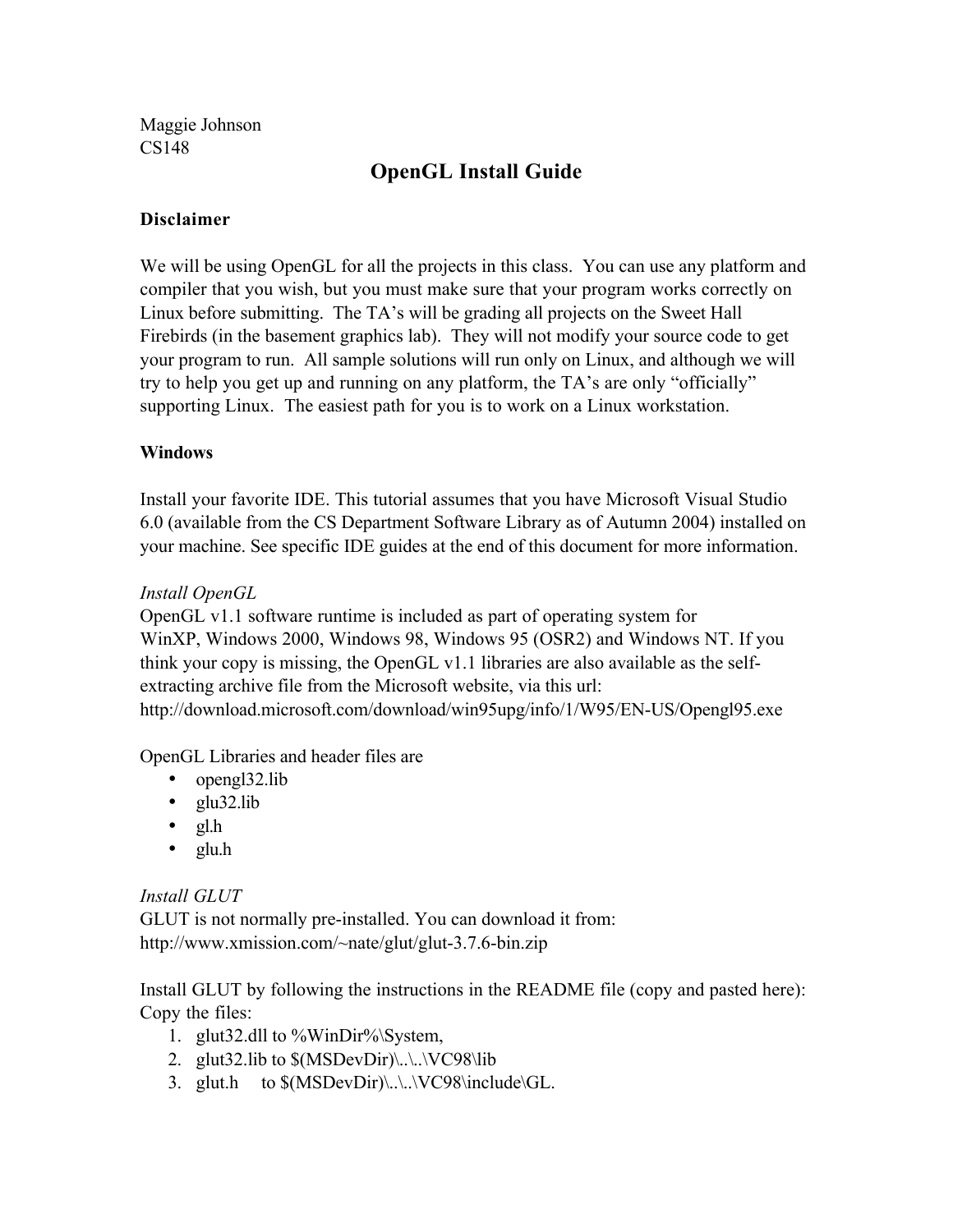### *Use OpenGL & GLUT in your source code*

- 1. Start Visual C++ and create a new empty project of type "Win32 Console Application."
- 2. To test your setup, add a simple GLUT program to the project like "drawCircle.cpp" from our sample programs.
- 3. You should only need to #include  $\langle GL/g|$ ut.h>. It includes the other necessary dependent libraries. You might need to modify our example programs to fit this requirement.

# *Troubleshooting*

• If you get an error that says "unexpected end of file while looking for precompiled header directive", try turning off precompiled headers by selecting Projects -> Settings, then goto the C++ tab, select Precompiled Headers from the Category listbox, then select the "Not using precompiled headers" radio button.

# Mac OS X

Install an IDE. Apple includes Project Builder / Xcode on the Developer CD included with all OS releases.

- If you are using Mac OS 10.1 to 10.5 download and install the April 2002 version of Project Builder.
- For all Jaguar revisions (v10.2 to v10.2.8) use the Dec 2002 version of Project Builder.
- For Panther use Xcode.

### *Install OpenGL & GLUT*

These are already installed with the OS.

### *Using OpenGL and GLUT in you source*

- 1. Start Project Builder and create a new project of type "C++ Tool". "Tool" is Apple's terminology for GUI-less executable.
- 2. [This step only necessary in 10.2 and earlier] Go to the Target tab and make sure that no prefix headers are used. The exact location of this varies with the version of the Project Builder. However this is usually in the section on compiler settings.
- 3. Add the correct Frameworks to your project by selecting Project -> Add Frameworks and add two frameworks: OpenGL Framework and the GLUT Framework.
- 4. Replace main.cpp with whatever GLUT code you wish to run (i.e. drawCircle.cpp from our demo programs) and make sure to include (in addition to any specialized libaries like math.h) only (glut.h automatically includes gl.h and glu.h):
	- $\bullet$  #include <GLUT/glut.h>